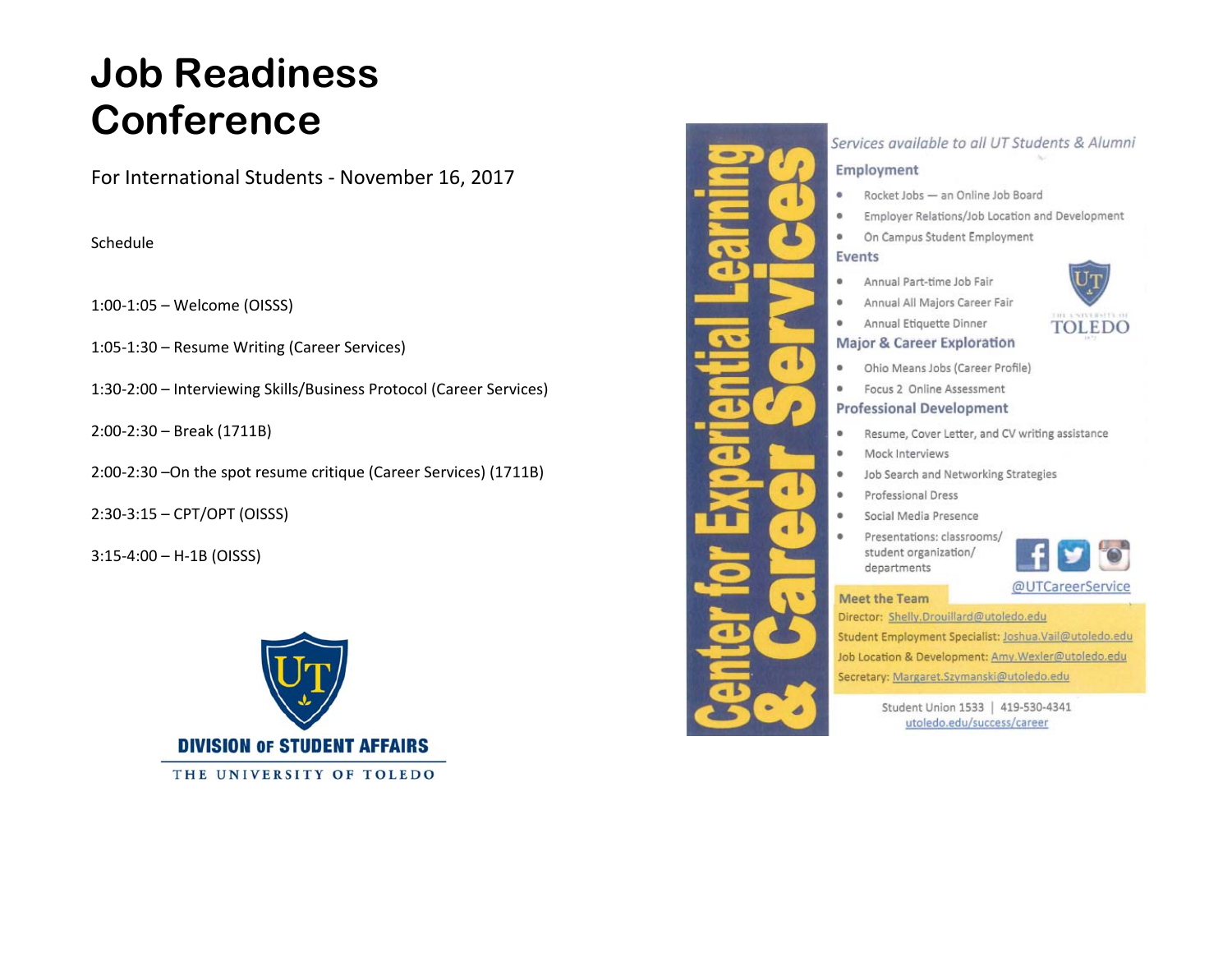## **JOB SEARCH STRATEGIES FOR INTERNATIONAL S**UDENTS

Instead of returning to their home countries directly after graduation, many international students decide that they want to work in the United States. U.S. immigration law permits international students to engage in short-term employment for practical training under certain conditions. This training may occur during or after their academic program. As of January 1, 2005, regulations state that students on F-1 visas are eligible for a maximum of 12 months of full time curricular practical training (CPT) during their studies and 12 months of optional practical training (OPT) during or after completing a degree (student are also allowed up to 36 months on STEM OPT). Students on J-1 visas are eligible for 18 months of academic training during or after their studies (post-docs, up to 36 months). In any situation, employment must be directly related to the student's major. Please consult the Office of International Student and Scholar Services (419.530.4229) for current details and regulations.

Looking for a job is not easy for any student. International students are prone to encountering additional obstacles that citizens do not. Conducting a job search for employment in the United States requires a great deal of persistence; sometimes the job search process gets very confusing for inexperienced job searchers. In today's slow economic growth, it is becoming more and more difficult to compete for available jobs. In order to conduct the most effective job search, it is essential for non-immigrants to learn about the resources available to them, the U.S. job search process, the immigration laws and regulations, and the issues that may present extra challenges when seeking employment in the U.S.

## United States Employment System

International students who plan to seek employment need to have a good understanding of the U.S. employment system and expectations. They also need to familiarize themselves with expectations about communication, leadership, and teamwork. The first step in designing an effective job search strategy in the United States is to clearly understand the environment in which you are operating and its needs. You might not have any prior job search experience in your home country. Even if you have, you will likely find that job searching is different in the U.S., and presents unique obstacles and challenges. For further information on job searching strategies, please refer to the job search campaign document available on the Center for Experiential Learning and Career Services website (http://www.utoledo.edu/success/career/) or visit the Center for Experiential Learning and Career Services (Student Union 1533).

One key to finding employment in the U.S. is by carefully researching employers that are more likely to hire international students. Some organizations like federal agencies and the Department of Defense or government contractors may not be able to hire non-U.S, citizens due to the nature of the work. As an international student with a F-1 visa, students can work as full-time employees for up to a year after graduation as part of OPT (or up to 36 months on STEM OPT). After the optional practical training expires, the employer has to sponsor you in order to obtain an H1-B visa, which allows you to work in the U.S. for up to six additional years. Like most other countries, the U.S. has strict immigration laws aimed at maximizing full-time career opportunities for its own citizens, and the visa system can be complex.

The immigration rules and regulations developed and enforced by the U.S. Citizenship and Immigration Services (USCIS) are changing constantly. International students seeking employment in the U.S. must work closely with the Office of International Student and Scholar Services to stay informed of current regulations and ensuring that an adequate amount of time is allowed when filing for practical training or attempting to change visa statuses. The Office of International Student and Scholar Services is located in Snyder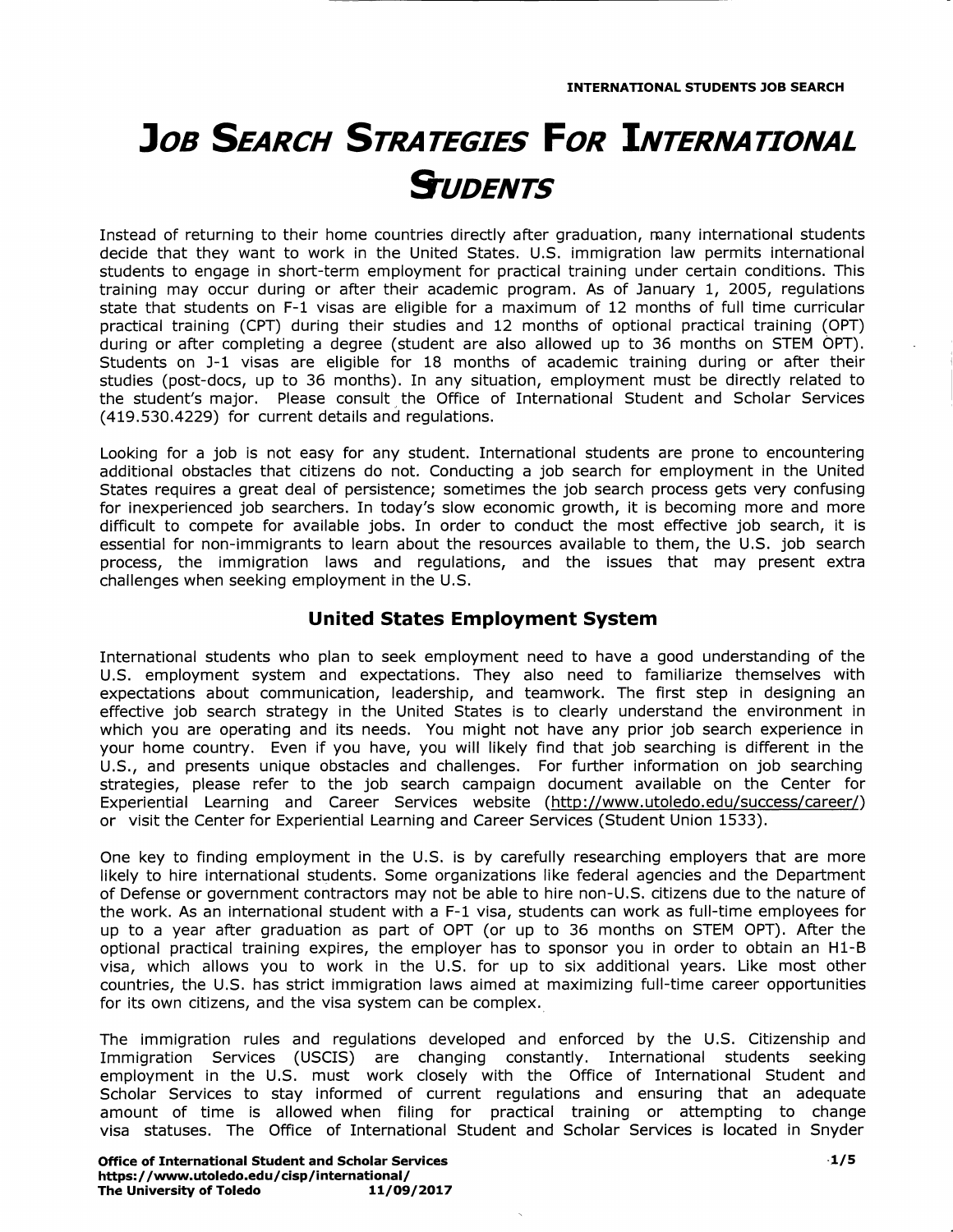Memorial room 1400 at the University of Toledo, or visit them at https'//www.utoledo.edu/ cisp/international/.

## How to Approach Employers

It is important for international students to keep the employer's perspective in mind when job searching. From the employer's point-of-view, hiring an international student is more complicated, and requires more effort, than hiring an American. The process involves: petitioning the government for an H1-B, obtaining approval from the Labor Department, hiring a lawyer and fees. Many employers are intimidated by the U.S. immigration process and are reluctant to sponsor H1-B visas. Some even have a policy against hiring non-citizens.

Avoid beginning an employment interview with an inquiry regarding H1-B sponsorship. Discussions about H1-B sponsorship should come later, either when the employer brings it up or when the applicant is offered a position. The applicant's primary focus in an interview is to convince the employer of his/her suitability for the job. Only later, when an employer is close to hiring the applicant should he/she raise the issue of H1-B sponsorship. Applicants who can successfully interpret the sponsorship issue to a potential employer have an increased likelihood of being hired than those who do not understand it very well. So if you are an international student seeking employment, study the job market, what is expected of employees in U.S. corporations, and how to conduct yourself during a professional interview.

Additional roadblocks for international students may include:

- A perceived lack of commitment to the job Employers might have a concern that international students will eventually want to return to their home countries. Hiring and training is an expensive process and employers sometimes hesitate to invest time and' money towards international students that are likely to leave.
- **Communication** Strong communication skills are critical for prospective employees. Employers are often concerned with international students' ability to communicate effectively with their clients and/or internal personnel.
- **Lack of relevant work experience** An employer has to prove that an international student has skills necessary for the job that were not found in a U.S. citizen in order to sponsor for permanent residence.
- Animosity Some might feel that international students are taking jobs away from U.S. citizens.
- **Size of company** Sometimes smaller companies in rural areas who are experiencing population drain may have more time to spend handling Visa issues, and may be more willing to sponsor an international job candidate to fill a need.
- **Slowing economy** In a tight economy, employers are more apt to find a U.S. citizen with the skill set needed for a particular job.

**IMPORTANT REMINDER -** Contact the Office of International Student and Scholar Services (Snyder Memorial 1400 or 419-530-4229) to clarify employment eligibility in the U.S. Understanding employment options will help students make sound decisions as they implement their job searches. This understanding will also enable him/her to successfully explain to potential employers, during an interview, how he/she will be able to obtain work authorization in the U.S.

## Professional Interviewing

Successful interviewing begins with preparation. You can make a better impression during your interview by doing a little homework beforehand, including researching the organization with which you are interviewing, brushing up on your professional etiquette, and practicing interview questions.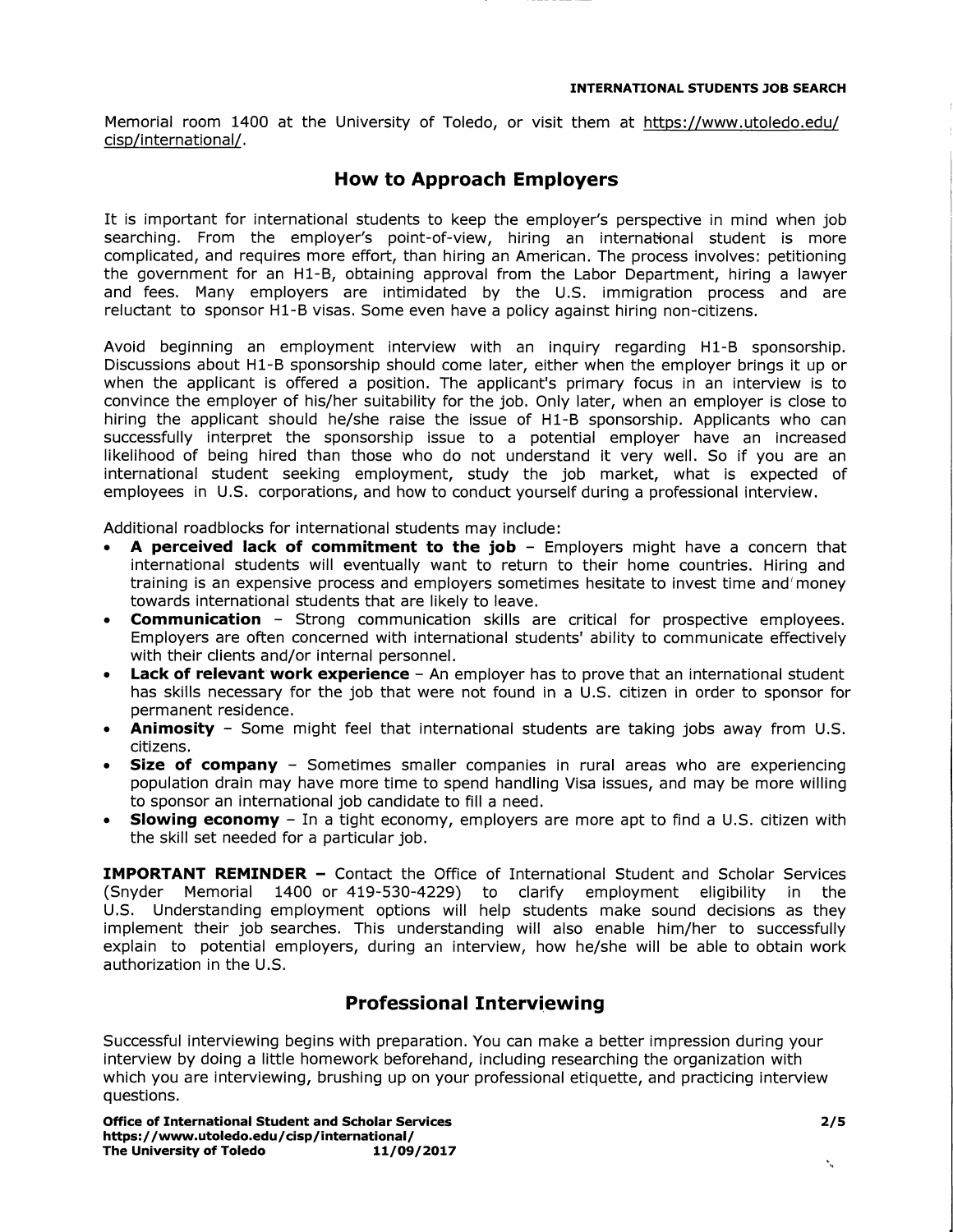## Know Yourself

- Identify your skills, interests and work values.
- Identify your strengths and weaknesses.
- Think about, and be able to communicate, your long and short-term goals.
- Review the job description, if available, and examine your background to identify related skills and knowledge.
- Be able to articulate why you are interested in the position and the organization.
- Be prepared to expand on any item on your resume.
- Practice answers to sample interview questions using concrete examples, and prepare a few questions to ask the employer. Find practice questions at http://www.utoledo.edu/success/ career/
- Rehearse your interview with a friend. You should be able to convey all pertinent information about yourself in 15 minutes. If possible, record yourself on video to check your diction, speed, and body language.
- Prepare your interview materials before you leave. Bring up-to-date copies of your resume, a list of references, and any work samples (or portfolio).

## Professional Image

Dress professionally - you will be judged by your appearance. Companies may relax the internal dress code for current employees, but interviews still follow the conservative standard: a business suit. Wear the best quality clothing you can afford. When preparing a professional wardrobe, consider the following guidelines:

## For Women

- Conservative business suit or dress with jacket
- Blouse should coordinate with suit
- Natural tone hose (no runs!)
- Pumps shoes covering the toe; maximum 2 inch heel
- Conservative belt and purse
- Be moderate with make-up and perfume
- If you wear nail polish, use clear or a conservative color
- No more than one ring on each hand
- One set of earrings only, and no other visible body piercing (nose rings, eyebrow rings, tongue rings, etc.)
- Hair and fingernails should be well groomed

### For Men

- Simple jacket or business suit in blue, brown or gray (small pattern or flecks of mixed colors are fine)
- A clean, ironed shirt
- Conservative tie with no more than four colors
- Hair and fingernails should be well-groomed
- Use cologne or after-shave sparingly
- Face should be clean-shaven; facial hair should be neatly trimmed
- Coordinate sock color with the color of your pants or shoes
- Black, brown or cordovan shoes; tie or slip-on; well-polished
- Belts, handkerchiefs, suspenders must match or complement your suit
- Overcoats should be in dark or neutral colors
- Wedding and/or college rings are acceptable
- No earrings or visible body piercing (nose rings, eyebrow rings, etc.)
- Empty pockets  $-$  no bulges or tinkling coins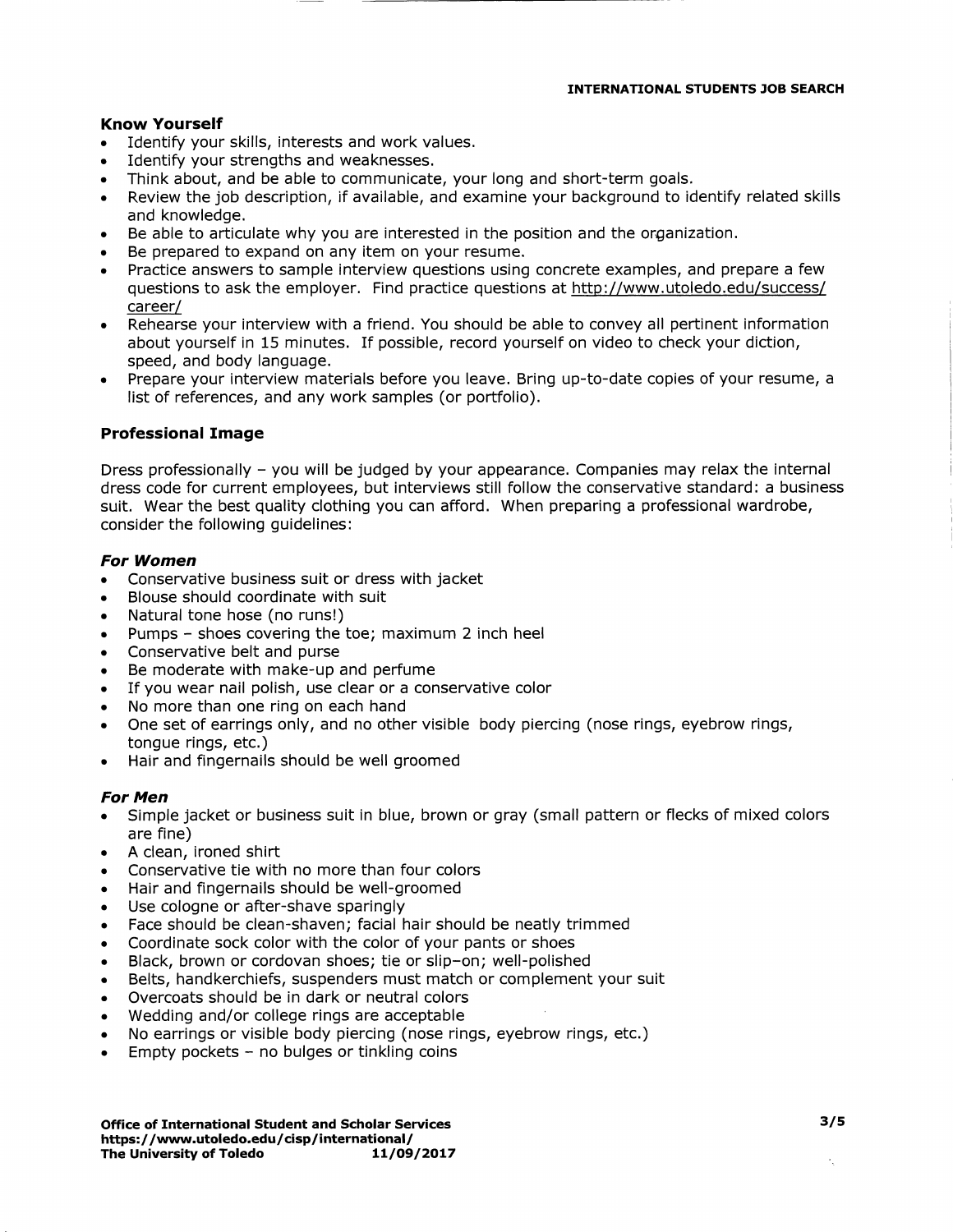### INTERNATIONAL STUDENTS JOB SEARCH

Take notice of your body language. Your attitude and non-verbal behaviors can communicate your qualifications as strongly as the words you use to describe them:

Posture: should be well balanced, erect, relaxed, straight on and open.

**Eye Contact:** should be open and direct when listening, asking, and responding to questions. Handshake: should be firm, i.e., not wimpy or painful.

Voice tone: should be firm, warm, well modulated and relaxed. Be comfortable with silence and pauses.

Gestures: hands should be used in a relaxed way for animation, communicating excitement, and showing interest. Make sure gestures are natural.

To avoid negative body language, identify your nervous habits and practice controlling them. Try to reduce or eliminate the following behaviors:

- Frequently touching your face
- Biting your lip
- Swinging or tapping your foot or leg
- Folding or crossing your arms
- Slouching
- Picking at invisible bits of lint
- Playing with rings or other jewelry

## Know the Company and Position

The more information you have about the company and the position for which you are applying, the more impressive you will be in the interview. An interviewer will be impressed by your interest and motivation, and you will be more prepared to explain what you can do for the company.

- Research the employer by reviewing mission statements, annual reports, recruiting literature, and web site.
- Find out about the firm's competitors, clients or customers.
- Learn the range of products manufactured or services provided.
- Learn the structure of the organization opportunities for professional development.
- Know the name, role and level of responsibility of each individual with whom you are to meet.
- Be able to demonstrate your knowledge of the organization and how your skills specifically relate to the position.
- Conduct an informational interview with someone who is currently working in, or who has knowledge of, the position.
- Read recent articles about the profession or organization in local newspapers.
- Consult periodicals and trade journals to learn about current trends in the field.

An invitation to interview with an organization demonstrates that you meet the basic requirements for the position. Interviews will be offered to several others who have exhibited similar qualifications. The employer will offer the job to the candidate who is able to communicate that he or she is the best person for the job. Here are some strategies that can increase your interviewing success:

- Be on time for your interview. Arrive at least ten minutes before the interview to give yourself time to check in and relax.
- Be positive and try to make others feel comfortable, show openness by leaning into a greeting with a firm handshake.
- Remember to smile.
- Be confident. Make eye contact with the interviewer and answer questions in a clear voice. Work to establish rapport with the interviewer.